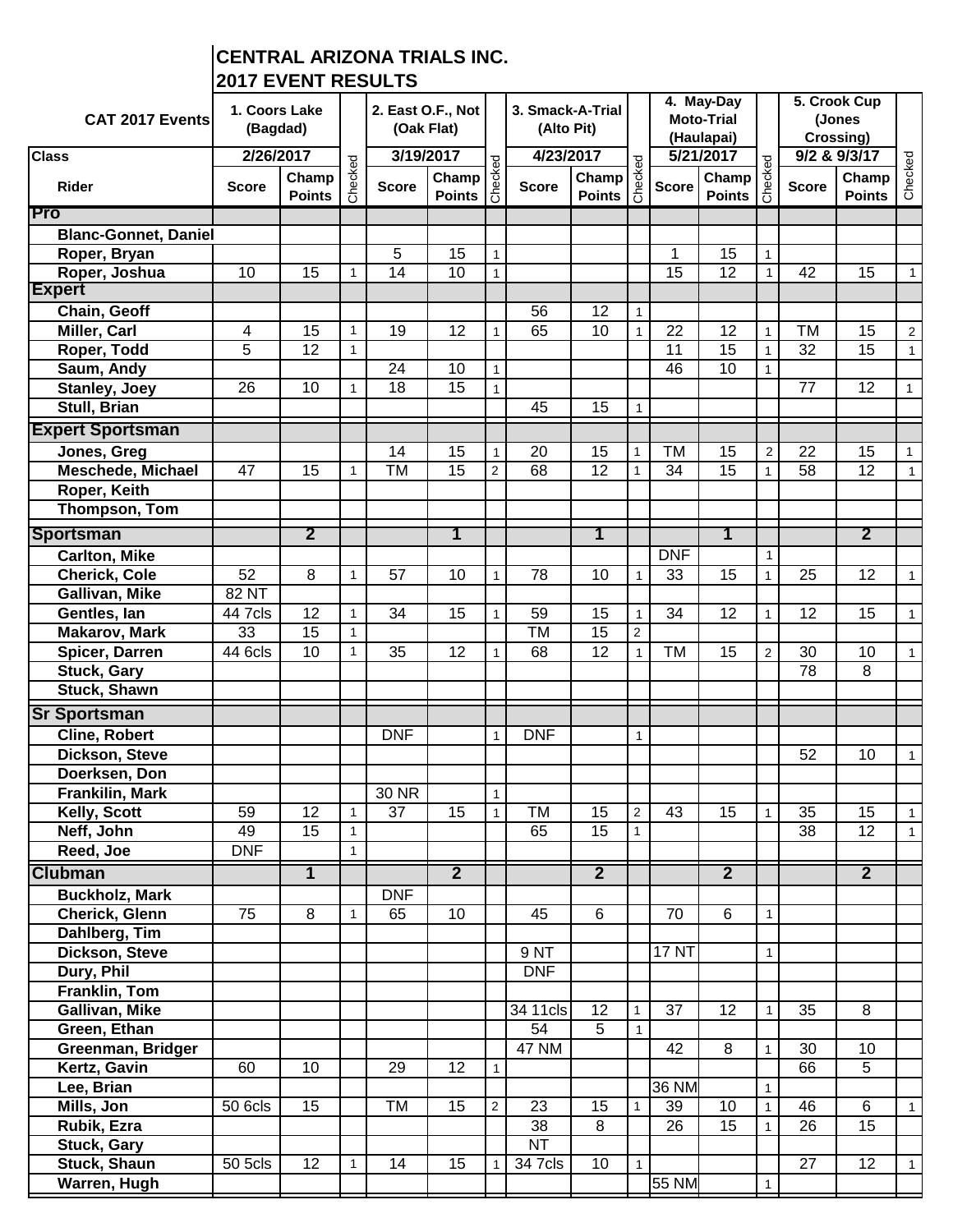## **CENTRAL ARIZONA TRIALS INC. 2017 EVENT RESULTS**

| CAT 2017 Events                       | 1. Coors Lake<br>(Bagdad) |                        |                | 2. East O.F., Not<br>(Oak Flat) |                                                                                                                                    |              | 3. Smack-A-Trial<br>(Alto Pit) |                                                                                                                          | 4. May-Day<br><b>Moto-Trial</b><br>(Haulapai) |                 |                        | 5. Crook Cup<br>(Jones<br>Crossing) |                |                        |                |
|---------------------------------------|---------------------------|------------------------|----------------|---------------------------------|------------------------------------------------------------------------------------------------------------------------------------|--------------|--------------------------------|--------------------------------------------------------------------------------------------------------------------------|-----------------------------------------------|-----------------|------------------------|-------------------------------------|----------------|------------------------|----------------|
| <b>Class</b>                          | 2/26/2017                 |                        |                | 3/19/2017                       |                                                                                                                                    |              | 4/23/2017                      |                                                                                                                          |                                               | 5/21/2017       |                        |                                     |                | 9/2 & 9/3/17           |                |
| <b>Rider</b>                          | <b>Score</b>              | Champ<br><b>Points</b> | Checked        | <b>Score</b>                    | $\begin{array}{c}\n 2017 \\  \hline\n \text{Champ} \quad \frac{9}{6} \\  \text{Points} \quad \frac{1}{6} \\  \end{array}$<br>Champ |              | <b>Score</b>                   | $\begin{array}{c}\n 17 \\  \hline\n \text{Champ} \quad \frac{10}{6} \\  \text{Points} \quad \frac{1}{6} \\  \end{array}$ |                                               | <b>Score</b>    | Champ<br><b>Points</b> | Checked                             | <b>Score</b>   | Champ<br><b>Points</b> | Checked        |
| <b>Sr Clubman</b>                     |                           |                        |                |                                 |                                                                                                                                    |              |                                |                                                                                                                          |                                               |                 |                        |                                     |                |                        |                |
| <b>Altnow, Scott</b>                  |                           |                        |                |                                 |                                                                                                                                    |              |                                |                                                                                                                          |                                               |                 |                        |                                     |                |                        |                |
| <b>Bronson, David</b>                 |                           |                        |                |                                 |                                                                                                                                    |              | 17                             | 15                                                                                                                       | $\mathbf{1}$                                  | 3               | 15                     | $\mathbf{1}$                        | 20             | 12                     | $\mathbf{1}$   |
| Cherick, Glenn                        |                           |                        |                |                                 |                                                                                                                                    |              |                                |                                                                                                                          |                                               |                 |                        |                                     | 78             | 8                      |                |
| Elrod, Dwayne                         | 72                        | 6                      | $\mathbf{1}$   | 16                              | 15                                                                                                                                 | $\mathbf{1}$ | 34                             | 8                                                                                                                        | $\mathbf{1}$                                  | <b>DNF</b>      |                        | $\mathbf{1}$                        | 72             | 10                     | $\mathbf{1}$   |
| <b>Folwell, Randi</b>                 |                           |                        |                |                                 |                                                                                                                                    |              | 63                             | 4                                                                                                                        | $\mathbf{1}$                                  |                 |                        |                                     |                |                        |                |
| Folwell, Tom                          | 66                        | 8                      | $\mathbf{1}$   | 40                              | 8                                                                                                                                  | 1            | 70                             | $\overline{3}$                                                                                                           | $\mathbf{1}$                                  |                 |                        |                                     |                |                        |                |
| Gaddy, Jeff                           |                           |                        |                | <b>DNF</b>                      |                                                                                                                                    |              |                                |                                                                                                                          |                                               |                 |                        |                                     |                |                        |                |
| Palmer, Rich                          | 57                        | 10<br>$\overline{15}$  | $\mathbf{1}$   |                                 |                                                                                                                                    |              | $\overline{47}$                | $\overline{5}$<br>$\overline{12}$                                                                                        | $\mathbf{1}$                                  |                 |                        |                                     | 87             | 6                      | $\mathbf{1}$   |
| Pennington, Lee<br>Plunket, Jim       | 33                        |                        | 1              | <b>DNF</b>                      |                                                                                                                                    |              | 18 17cls                       |                                                                                                                          | $\mathbf{1}$                                  | 4               | 12                     | $\mathbf{1}$                        | 11             | 15                     |                |
| Reed, Joe                             |                           |                        |                |                                 |                                                                                                                                    |              | 18 14cls                       | 10                                                                                                                       |                                               | 14              | 10                     | 1                                   |                |                        |                |
| Reese, Robert                         | 52                        | 12                     | 1              | 17                              | 12                                                                                                                                 | $\mathbf{1}$ | 35                             | 6                                                                                                                        | $\mathbf{1}$                                  |                 |                        |                                     | <b>TM</b>      | 15                     | $\overline{2}$ |
| Saum, Carolyn                         |                           |                        |                | 34                              | 10                                                                                                                                 | $\mathbf{1}$ |                                |                                                                                                                          |                                               | 19              | 8                      | $\mathbf{1}$                        |                |                        |                |
|                                       |                           |                        |                |                                 |                                                                                                                                    |              |                                |                                                                                                                          |                                               |                 |                        |                                     |                |                        |                |
| <b>Novice</b>                         |                           | $\overline{2}$         |                |                                 | $\overline{3}$                                                                                                                     |              |                                | $\overline{3}$                                                                                                           |                                               |                 | $\overline{2}$         |                                     |                | $\overline{3}$         |                |
| Altnow, Scott                         |                           |                        |                | 56                              | $\overline{3}$                                                                                                                     |              |                                |                                                                                                                          |                                               |                 |                        |                                     |                |                        |                |
| Beers, Greg                           |                           |                        |                |                                 |                                                                                                                                    |              |                                |                                                                                                                          |                                               |                 |                        |                                     | 84             | 6                      |                |
| <b>Berger, Chris</b>                  | $\overline{37}$           | $\overline{12}$        | $\mathbf{1}$   | 37                              | 6                                                                                                                                  |              |                                |                                                                                                                          |                                               |                 |                        |                                     |                |                        |                |
| Berger, Todd                          |                           |                        | $\mathbf{1}$   | 45                              | 5                                                                                                                                  |              | 49                             | 5                                                                                                                        |                                               |                 |                        |                                     | 37             | 10                     | $\mathbf{1}$   |
| Brown, Dylan                          |                           |                        |                |                                 |                                                                                                                                    |              | 28                             | 10                                                                                                                       |                                               |                 |                        |                                     | 13,30cls       | 12<br>3                |                |
| Chain, Laura                          | TM                        | 15                     | $\mathbf{2}$   | 32                              | 10                                                                                                                                 |              | $\overline{51}$                | 4                                                                                                                        | $\mathbf{1}$                                  | 43              | 10                     | $\mathbf{1}$                        | 100<br>69      | 8                      | $\mathbf{1}$   |
| <b>Cummins, Gary</b><br>Dahlberg, Tim |                           |                        |                | 14                              | 12                                                                                                                                 |              | $\overline{16}$ 15cls          | 12                                                                                                                       | $\mathbf{1}$                                  | $\overline{7}$  | 15                     |                                     | $\overline{7}$ | 15                     |                |
| Domokos, Nikolas                      |                           |                        |                |                                 |                                                                                                                                    |              | 38                             | 8                                                                                                                        | $\mathbf{1}$                                  | 23              | 12                     | $\mathbf{1}$<br>$\mathbf{1}$        |                |                        |                |
| <b>McGowan, Nick</b>                  |                           |                        |                | 35                              | 8                                                                                                                                  |              | 16 16cls                       | 15                                                                                                                       |                                               |                 |                        |                                     |                |                        |                |
| Parsons, Jeff                         |                           |                        |                |                                 |                                                                                                                                    |              |                                |                                                                                                                          |                                               |                 |                        |                                     |                |                        |                |
| Pelham, Dan                           | 57                        | 10                     | $\mathbf{1}$   | 50                              | 4                                                                                                                                  | 1            | 42                             | 6                                                                                                                        | $\mathbf{1}$                                  | 44              | 8                      | $\mathbf{1}$                        | 86             | 5                      | $\mathbf{1}$   |
| Rubik, Ezra                           | 13                        | 15                     | $\mathbf{1}$   | 11                              | 15                                                                                                                                 | 1            |                                |                                                                                                                          |                                               |                 |                        |                                     |                |                        |                |
| <b>Scott, Matt</b>                    |                           |                        |                |                                 |                                                                                                                                    |              |                                |                                                                                                                          |                                               |                 |                        |                                     | 40             | 8                      |                |
| Stuck, Jason                          |                           |                        |                |                                 |                                                                                                                                    |              |                                |                                                                                                                          |                                               |                 |                        |                                     | 87             | 4                      |                |
| <b>Tidball, Matt</b>                  |                           |                        |                |                                 |                                                                                                                                    |              |                                |                                                                                                                          |                                               |                 |                        |                                     | 44 NM          |                        |                |
| <b>Tidball, Noah</b>                  |                           |                        |                |                                 |                                                                                                                                    |              |                                |                                                                                                                          |                                               |                 |                        |                                     | 13,34cls NM    |                        |                |
| Weisman, Jonathan                     |                           |                        |                |                                 |                                                                                                                                    |              | <b>22 NM</b>                   |                                                                                                                          |                                               |                 |                        |                                     |                |                        |                |
| <b>Sr Novice</b>                      |                           |                        |                |                                 |                                                                                                                                    |              |                                |                                                                                                                          |                                               |                 |                        |                                     |                |                        |                |
| <b>Altnow, Andrew Scott</b>           |                           |                        |                |                                 |                                                                                                                                    |              |                                |                                                                                                                          |                                               | 30              | 10                     | $\mathbf{1}$                        |                |                        |                |
| <b>Billingston, Clayton</b>           | TM                        | 15                     | $\overline{2}$ | <b>DNF</b>                      |                                                                                                                                    |              | <b>DNF</b>                     |                                                                                                                          | 1                                             | $\overline{55}$ | 6                      | $\mathbf{1}$                        |                |                        |                |
| <b>Bowsher, Tim</b>                   |                           |                        |                | 72                              | $\overline{8}$                                                                                                                     | 1            | 59                             | 10                                                                                                                       | $\mathbf{1}$                                  | 58              | 5                      | $\mathbf{1}$                        | 72             | 6                      | $\mathbf{1}$   |
| <b>Buckholz, Mark</b>                 | <b>17 NT</b>              |                        | $\mathbf{1}$   |                                 |                                                                                                                                    |              |                                |                                                                                                                          |                                               |                 |                        |                                     |                |                        |                |
| Dobberphul, Fred                      | 31                        | $\overline{12}$        | 1              | 13                              | 15                                                                                                                                 | 1            |                                |                                                                                                                          |                                               |                 |                        |                                     | 15             | $\overline{12}$        | $\mathbf{1}$   |
| Hagee, Warren                         |                           |                        |                | 28                              | $\overline{12}$                                                                                                                    | $\mathbf{1}$ | 41                             | 12                                                                                                                       |                                               | 29              | 12                     | $\mathbf{1}$                        | 27             | 10                     | $\mathbf{1}$   |
| Johnsen, Vince                        | 62                        | 8                      |                |                                 |                                                                                                                                    |              |                                |                                                                                                                          |                                               |                 |                        |                                     |                |                        |                |
| Klein, Dan                            | <b>DNF</b>                |                        | $\mathbf{1}$   |                                 |                                                                                                                                    |              |                                |                                                                                                                          |                                               |                 |                        |                                     |                |                        |                |
| Mueller, Stephen                      |                           |                        |                |                                 |                                                                                                                                    |              | <b>DNF</b>                     |                                                                                                                          |                                               |                 |                        |                                     |                |                        |                |
| Roper, Vonda                          | 30                        | 15                     | $\mathbf{1}$   | 29                              | 10                                                                                                                                 | 1            |                                |                                                                                                                          |                                               | 15              | 15                     | $\mathbf{1}$                        | 11             | 15                     | $\mathbf{1}$   |
| Steelman, Tim                         | 46                        | 10                     | $\mathbf{1}$   |                                 |                                                                                                                                    |              | 31                             | 15                                                                                                                       |                                               | 33              | 8                      | $\mathbf{1}$                        | 50             | 8                      |                |
| <b>Twin Shock</b>                     |                           |                        |                |                                 |                                                                                                                                    |              |                                |                                                                                                                          |                                               |                 |                        |                                     |                |                        |                |
| <b>Bronson, David</b>                 | $\overline{9}$            | 15                     | $\mathbf{1}$   | 3                               | 15                                                                                                                                 |              |                                |                                                                                                                          |                                               |                 |                        |                                     |                |                        |                |
| Osborn, Mike                          | <b>DNF</b>                |                        |                |                                 |                                                                                                                                    |              |                                |                                                                                                                          |                                               |                 |                        |                                     |                |                        |                |
| <b>Stanley, Robert</b>                |                           |                        |                |                                 |                                                                                                                                    |              |                                |                                                                                                                          |                                               |                 |                        |                                     | 21             | 15                     | 1              |
|                                       |                           |                        |                |                                 |                                                                                                                                    |              |                                |                                                                                                                          |                                               |                 |                        |                                     |                |                        |                |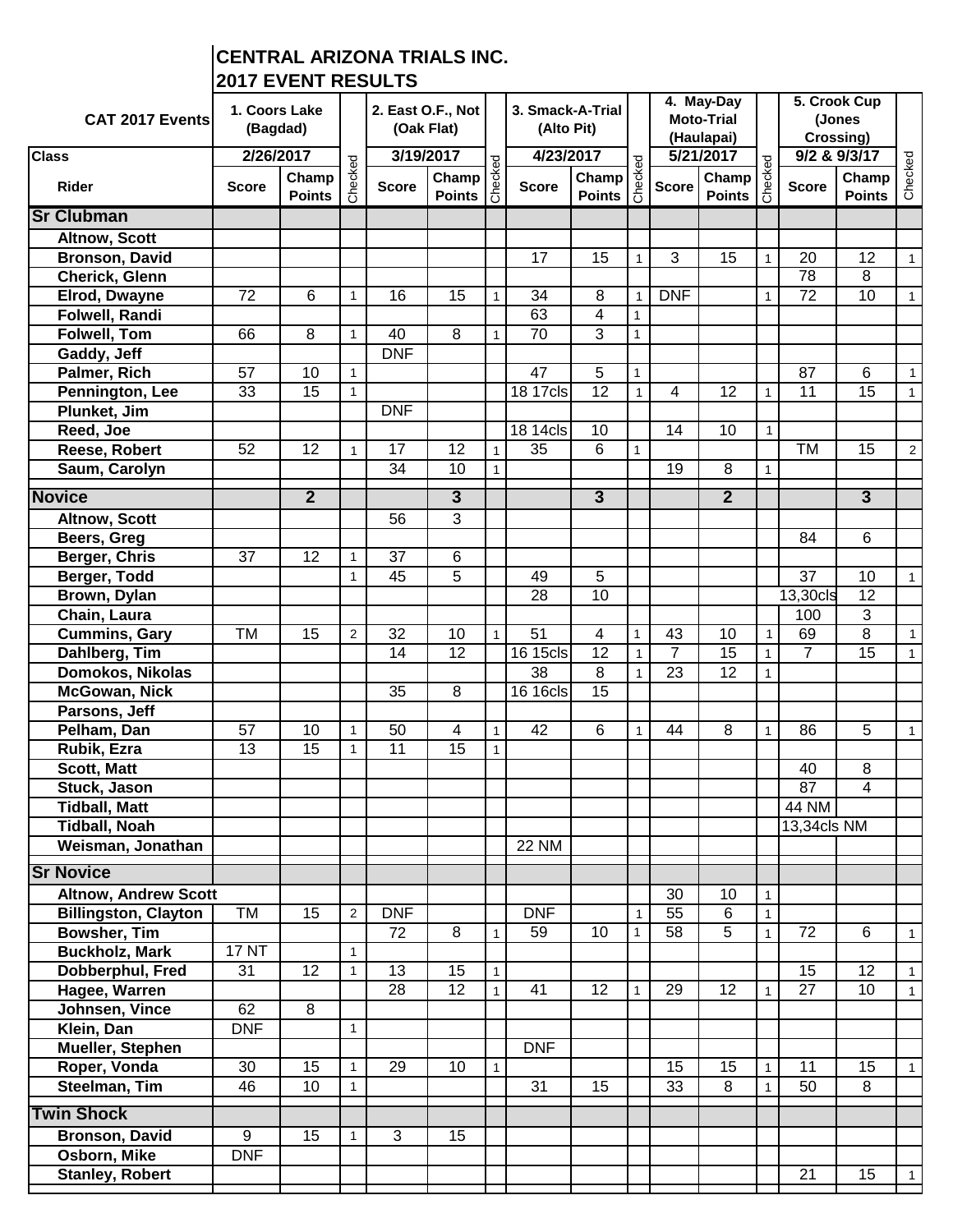## **CENTRAL ARIZONA TRIALS INC. 2017 EVENT RESULTS**

| <b>CAT 2017 Events</b>      | 1. Coors Lake<br>(Bagdad) |                        |              | 2. East O.F., Not<br>(Oak Flat) |                        |              | 3. Smack-A-Trial<br>(Alto Pit) |                                                                                                                                                       |                 | 4. May-Day<br><b>Moto-Trial</b><br>(Haulapai) |                                                                                                                           |              |                 | 5. Crook Cup<br>(Jones<br>Crossing) |              |
|-----------------------------|---------------------------|------------------------|--------------|---------------------------------|------------------------|--------------|--------------------------------|-------------------------------------------------------------------------------------------------------------------------------------------------------|-----------------|-----------------------------------------------|---------------------------------------------------------------------------------------------------------------------------|--------------|-----------------|-------------------------------------|--------------|
| <b>Class</b>                | 2/26/2017                 |                        |              | 3/19/2017                       |                        |              | 4/23/2017                      |                                                                                                                                                       |                 | 5/21/2017                                     |                                                                                                                           |              |                 | 9/2 & 9/3/17                        |              |
| <b>Rider</b>                | <b>Score</b>              | Champ<br><b>Points</b> | Checked      | <b>Score</b>                    | Champ<br><b>Points</b> | Checked      | <b>Score</b>                   | $\begin{array}{c c}\n\textbf{017} & \textbf{0} \\ \hline\n\textbf{Champ} & \textbf{0} \\ \hline\n\textbf{Points} & \textbf{0} \\ \hline\n\end{array}$ |                 | <b>Score</b>                                  | $\begin{array}{c}\n 2017 \\  \hline\n \text{Champ} \quad \frac{9}{6} \\  \text{Points} \quad \frac{3}{6} \\  \end{array}$ |              | <b>Score</b>    | Champ<br><b>Points</b>              | Checked      |
| <b>Beginner</b>             |                           | $\overline{3}$         |              |                                 | $\overline{2}$         |              |                                | $\overline{2}$                                                                                                                                        |                 |                                               | $\overline{1}$                                                                                                            |              |                 | $\overline{1}$                      |              |
| Chain, Laura                | 26                        | 10                     | $\mathbf{1}$ |                                 |                        |              | 9                              | 10                                                                                                                                                    |                 |                                               |                                                                                                                           |              |                 |                                     |              |
| Cherick, Rena               |                           |                        |              | <b>DNF</b>                      |                        |              | <b>DNF</b>                     |                                                                                                                                                       |                 |                                               |                                                                                                                           |              | 32              | 10                                  |              |
| <b>Cherick, Wesley</b>      |                           |                        |              | 1@4                             | 10                     |              | 7                              | 12                                                                                                                                                    |                 |                                               |                                                                                                                           |              | 2               | 15                                  |              |
| Domokos, Nikolas            |                           |                        |              | $\overline{0}$                  | $\overline{15}$        |              |                                |                                                                                                                                                       |                 |                                               |                                                                                                                           |              |                 |                                     |              |
| Gage, Parsons               |                           |                        |              |                                 |                        |              |                                |                                                                                                                                                       |                 |                                               |                                                                                                                           |              |                 |                                     |              |
| <b>Giddings, Greg</b>       |                           |                        |              |                                 |                        |              |                                |                                                                                                                                                       |                 |                                               |                                                                                                                           |              |                 |                                     |              |
| Jeffries, Reggie            | 38                        | 8                      | $\mathbf{1}$ | 26                              | 6                      | $\mathbf{1}$ |                                |                                                                                                                                                       |                 |                                               |                                                                                                                           |              | 15              | 12                                  | $\mathbf{1}$ |
| <b>Manetta, Madex</b>       | $\overline{43}$           | $\overline{6}$         |              | 30                              | $\overline{5}$         |              | $\overline{30}$                | 5                                                                                                                                                     |                 |                                               |                                                                                                                           |              |                 |                                     |              |
| <b>Manetta, Mike</b>        | 48                        | $\overline{5}$         |              | 1@6                             | $\overline{12}$        |              | $\overline{21}$                | 6                                                                                                                                                     | $\mathbf{1}$    |                                               |                                                                                                                           |              |                 |                                     |              |
| <b>Meyers, Keith</b>        | 125                       | $\overline{4}$         |              |                                 |                        |              | $\overline{13}$                | $\overline{8}$                                                                                                                                        | $\mathbf{1}$    | $\overline{19}$                               | 12                                                                                                                        | $\mathbf{1}$ |                 |                                     |              |
| Mousavi, Kamran             |                           |                        |              | 5 NM                            |                        | $\mathbf{1}$ |                                |                                                                                                                                                       |                 |                                               |                                                                                                                           |              |                 |                                     |              |
| Osborn, Christin            | <b>DNF</b>                |                        |              |                                 |                        |              |                                |                                                                                                                                                       |                 |                                               |                                                                                                                           |              |                 |                                     |              |
| Saines, Simon               |                           |                        |              | <b>DNF</b>                      |                        |              |                                |                                                                                                                                                       |                 |                                               |                                                                                                                           |              |                 |                                     |              |
| Sanderson, Mike             | 23                        | 15                     |              | 6                               | $\overline{8}$         | $\mathbf{1}$ |                                |                                                                                                                                                       |                 | $\overline{9}$                                | 15                                                                                                                        | $\mathbf{1}$ |                 |                                     |              |
| <b>Scott, Matt</b>          | 24                        | $\overline{12}$        | $\mathbf{1}$ |                                 |                        |              | $\overline{2}$                 | 15                                                                                                                                                    |                 |                                               |                                                                                                                           |              |                 |                                     |              |
| <b>Electric Bike</b>        |                           |                        |              |                                 |                        |              |                                |                                                                                                                                                       |                 |                                               |                                                                                                                           |              |                 |                                     |              |
| Gallivan, Danny             |                           |                        |              |                                 |                        |              |                                |                                                                                                                                                       |                 | 28                                            | $\overline{12}$                                                                                                           |              | 38              | 12                                  |              |
| Jurewicz, Asher             |                           |                        |              | 11                              | 12                     |              | 41                             | 5                                                                                                                                                     |                 |                                               |                                                                                                                           |              | 104             | 5                                   |              |
| <b>Miller, Carson</b>       | $\overline{12}$           | 15                     |              | $\overline{0}$                  | $\overline{15}$        |              | <b>DNF</b>                     |                                                                                                                                                       |                 | 16                                            | $\overline{15}$                                                                                                           |              | 4               | $\overline{15}$                     |              |
| Miller, Eleanor             |                           |                        |              | 27                              |                        |              | 30                             | 15                                                                                                                                                    |                 |                                               |                                                                                                                           |              |                 |                                     |              |
| Miller, Mason               | 29                        | 10                     |              | 13                              | 10                     |              | 34                             | 10                                                                                                                                                    |                 | 29                                            | 10                                                                                                                        |              | 63              | 8                                   |              |
| Pennington, Aylynn          | 30                        | $\overline{8}$         |              |                                 |                        |              | 36                             | $\overline{8}$                                                                                                                                        |                 |                                               |                                                                                                                           |              | 119             | $\overline{\mathbf{4}}$             |              |
| <b>Pennington, Baylee</b>   | $\overline{26}$           | $\overline{12}$        |              |                                 |                        |              | $\overline{31}$                | $\overline{12}$                                                                                                                                       |                 |                                               |                                                                                                                           |              | 56              | 10                                  |              |
| <b>Pennington, Milliah</b>  | $\overline{32}$           | 6                      |              |                                 |                        |              | $\overline{38}$                | 6                                                                                                                                                     |                 |                                               |                                                                                                                           |              | 94              | 6                                   |              |
| <b>Bicycle</b>              |                           |                        |              |                                 |                        |              |                                |                                                                                                                                                       |                 |                                               |                                                                                                                           |              |                 |                                     |              |
| <b>Brown, Robbie</b>        |                           |                        |              |                                 |                        |              |                                |                                                                                                                                                       |                 |                                               |                                                                                                                           |              |                 |                                     |              |
| Gallivan, Aubrey            | $\overline{9}$            | $\overline{15}$        |              |                                 |                        |              | 4 10cls                        | 12                                                                                                                                                    |                 | $\overline{14}$                               | $\overline{15}$                                                                                                           |              | $\overline{3}$  | 15                                  |              |
| Gallivan, Danny             | 17                        | $\overline{12}$        |              |                                 |                        |              | 19                             | 10                                                                                                                                                    |                 |                                               |                                                                                                                           |              |                 |                                     |              |
| Gomez, Sage                 |                           |                        |              |                                 |                        |              |                                |                                                                                                                                                       |                 |                                               |                                                                                                                           |              | $\overline{30}$ | 10                                  |              |
| Gomez, Sierra               |                           |                        |              |                                 |                        |              |                                |                                                                                                                                                       |                 |                                               |                                                                                                                           |              | 17              | 12                                  |              |
| Greene, Tyler               |                           |                        |              |                                 |                        |              | 4 9cls                         | 15                                                                                                                                                    |                 |                                               |                                                                                                                           |              |                 |                                     |              |
| Jurewicz, Archer            | 40                        | $\overline{8}$         |              | 44                              | $\overline{15}$        |              | 36                             | 8                                                                                                                                                     |                 |                                               |                                                                                                                           |              | 128             | $\overline{8}$                      |              |
| Jurewicz, Asher             | $\overline{38}$           | 10                     |              |                                 |                        |              |                                |                                                                                                                                                       |                 |                                               |                                                                                                                           |              |                 |                                     |              |
| <b>Total Riders @ event</b> | 50                        |                        | 32           | 50                              |                        | 29           | 59                             |                                                                                                                                                       | 30 <sup>°</sup> | 39                                            |                                                                                                                           | 35           | 54              |                                     | 27           |

| <b>KEY</b>           | $lp - Loop #$           |                           |
|----------------------|-------------------------|---------------------------|
| cls - # of Cleans    | NM - Non-Member of CAT  | RO - Ride Off             |
| $1s - # of 1's$      | NR - Non-Resident of AZ | <b>TM - Trials Master</b> |
| DNF - Did not finish | NT - Non-Trophy         | @ - Section of 1st pt     |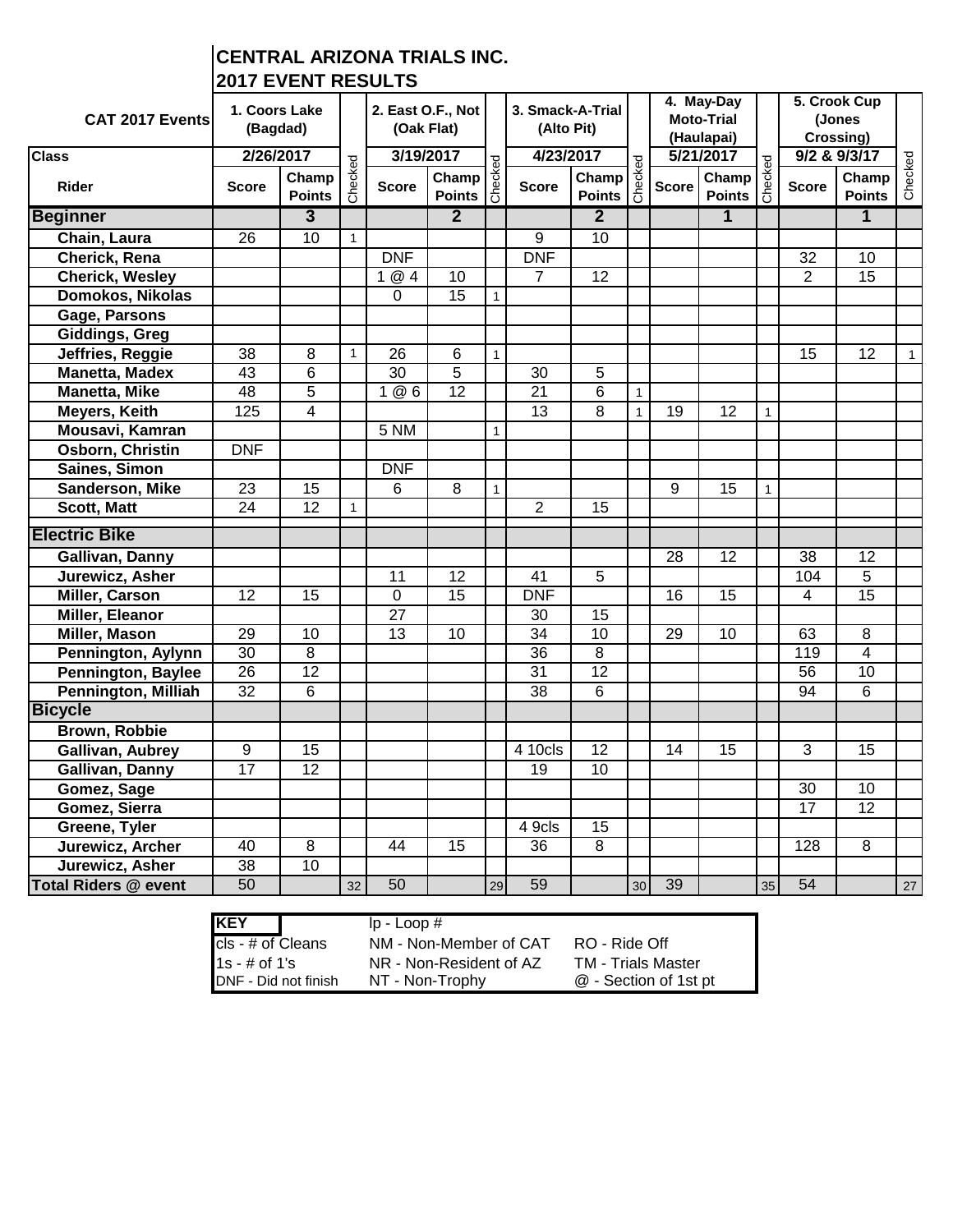|                              |                 |                                                     |                              |                 |                        |              | <b>CAT</b>                   |                        |              |                            |                     |              |
|------------------------------|-----------------|-----------------------------------------------------|------------------------------|-----------------|------------------------|--------------|------------------------------|------------------------|--------------|----------------------------|---------------------|--------------|
|                              |                 |                                                     |                              |                 |                        |              | 2017                         |                        |              |                            |                     |              |
| CAT 2017 Events              |                 | 6. 5th Annual<br><b>Hardscrable</b><br><b>Trial</b> |                              | 7. Cactus Cup   |                        |              | Qualified<br>red<br><u>ء</u> | Transfer<br><b>Pts</b> |              |                            |                     |              |
| <b>Class</b>                 |                 | 11/5/2017                                           |                              | 12/3/2017       |                        |              | $\overline{\omega}$          |                        |              |                            |                     |              |
| <b>Rider</b>                 | <b>Score</b>    | Champ<br><b>Points</b>                              | Checked                      | <b>Score</b>    | Champ<br><b>Points</b> | Checked      | Champ<br><b>Points</b>       | 2017                   | $\%$<br>Ck'd | <b>Total</b><br>Pts        | Total Ck'd          | CAT Mem      |
| Pro                          |                 |                                                     |                              |                 |                        |              | Pro                          |                        |              |                            |                     |              |
| <b>Blanc-Gonnet, Danie</b>   |                 |                                                     |                              | 2 NM            |                        | 1            |                              |                        |              | $\Omega$                   | $\mathbf{1}$        | N            |
| Roper, Bryan                 |                 |                                                     |                              |                 |                        |              | 30                           |                        | 100%         | 30                         | $\overline{c}$      | Y            |
| Roper, Joshua                | 9               | 15                                                  | 1                            | $\overline{2}$  | 15                     | 1            | $\overline{72}$              |                        | 100%         | 82                         | 6                   | Y            |
| <b>Expert</b>                |                 |                                                     |                              |                 |                        |              | <b>Expert</b>                |                        |              |                            |                     |              |
| Chain, Geoff                 |                 | 12                                                  |                              | 8               |                        |              | 12                           |                        | 100%         | 12<br>91                   | 1<br>$\overline{7}$ | Y            |
| Miller, Carl<br>Roper, Todd  | 31<br>21        | 15                                                  | $\mathbf{1}$<br>$\mathbf{1}$ |                 | 15                     |              | 69<br>57                     |                        | 100%<br>100% | 57                         | $\overline{4}$      | Υ<br>Υ       |
| Saum, Andy                   | 59              | 10                                                  | 1                            | TM              | 15                     | 2            | 45                           |                        | 125%         | 45                         | 5                   | Y            |
| <b>Stanley, Joey</b>         |                 |                                                     |                              | $\overline{17}$ | 12                     | 1            | 49                           |                        | 100%         | 49                         | $\overline{4}$      | Y            |
| Stull, Brian                 |                 |                                                     |                              |                 |                        |              | 15                           |                        | 100%         | 15                         | 1                   | Y            |
| <b>Expert Sportsman</b>      |                 |                                                     |                              |                 |                        |              | <b>Expert Sportsman</b>      |                        |              |                            |                     |              |
| Jones, Greg                  | 23              | 15                                                  | 1                            | $\overline{2}$  | 15                     | 1            | 75                           |                        | 117%         | 90                         | 7                   | Y            |
| <b>Meschede, Michael</b>     | 57              | $\overline{12}$                                     | 1                            | $\overline{12}$ | $\overline{12}$        | 1            | 69                           |                        | 114%         | 93                         | 8                   | Y            |
| Roper, Keith                 |                 |                                                     |                              | 14 NT           |                        | 1            |                              |                        |              | 0                          | 1                   | Y            |
| Thompson, Tom                |                 |                                                     |                              | 9 NM            |                        | 1            | ÷,                           |                        |              | $\Omega$                   | 1                   | ${\sf N}$    |
| <b>Sportsman</b>             |                 | 1                                                   |                              |                 | 1                      |              | <b>Sportsman</b>             |                        |              |                            |                     |              |
| <b>Carlton, Mike</b>         |                 |                                                     |                              | <b>DNF</b>      |                        |              |                              | 0                      |              | 0                          | $\mathbf{1}$        | Y            |
| <b>Cherick, Cole</b>         |                 |                                                     |                              | 12              | 12                     | 1            | 59                           | $\overline{2}$         | 100%         | 67                         | $\,6$               | Y            |
| Gallivan, Mike               |                 |                                                     |                              |                 |                        |              |                              | $\mathbf 0$            |              | 0                          |                     | Y            |
| Gentles, lan                 | 22              | 15                                                  | 1                            | 0               | 15                     | 1            | 75                           | 7                      | 100%         | 99                         | $\overline{7}$      | Y            |
| <b>Makarov, Mark</b>         | 29              | 12                                                  | $\mathbf{1}$                 |                 |                        |              | 42                           | $\overline{2}$         | 133%         | 42                         | 4                   | Υ            |
| Spicer, Darren               |                 |                                                     |                              |                 |                        |              | 59                           | $\mathbf 0$            | 120%         | 59                         | 6                   | Υ            |
| Stuck, Gary                  | <b>DNF</b>      |                                                     | $\mathbf{1}$                 | 54              | 10                     |              | 18                           | $\mathbf 0$            | 50%          | 18                         | $\mathbf{1}$        | Υ            |
| Stuck, Shawn                 |                 |                                                     |                              | 28 NT           |                        |              |                              |                        |              | 0                          |                     | Y            |
| <b>Sr Sportsman</b>          |                 |                                                     |                              |                 |                        |              | <b>Sr Sportsman</b>          |                        |              |                            |                     |              |
| <b>Cline, Robert</b>         |                 |                                                     |                              | 74              | 8                      | $\mathbf{1}$ | 8                            |                        | 300%         | 8                          | 3                   | Y            |
| Dickson, Steve               |                 |                                                     |                              |                 |                        |              | 10                           |                        | 100%         | 10                         | $\mathbf{1}$        | Υ            |
| Doerksen, Don                | 31NM            |                                                     |                              |                 |                        |              |                              |                        |              | 0                          |                     | ${\sf N}$    |
| Frankilin, Mark              | <b>27 NR</b>    |                                                     | $\mathbf{1}$                 | 4 NR            |                        | 1            | ÷.                           |                        |              | $\overline{0}$             | $\mathbf{3}$        | Y            |
| Kelly, Scott                 | 59              | 15                                                  | $\mathbf{1}$                 | 11              | 15                     | 1            | 75                           |                        | 114%         | 102                        | 8                   | Y            |
| Neff, John                   | TM              | 15                                                  | $\sqrt{2}$                   | $\overline{22}$ | 12                     |              | 69                           |                        | 100%         | 69                         | $5\phantom{.0}$     | Y            |
| Reed, Joe                    |                 |                                                     |                              |                 |                        |              |                              |                        |              | 0                          | $\mathbf{1}$        | Y            |
| <b>Clubman</b>               |                 | $\overline{2}$                                      |                              |                 | $\overline{2}$         |              | <b>Clubman</b>               |                        |              |                            |                     |              |
| <b>Buckholz, Mark</b>        |                 |                                                     |                              | 29              | $\overline{5}$         | 1            | 5                            | 0                      | 100%         | 5                          | 1                   | Y            |
| Cherick, Glenn               |                 |                                                     |                              |                 |                        |              | 30                           | $\mathbf 0$            | 50%          | 30                         | $\overline{2}$      | Υ            |
| Dahlberg, Tim                |                 |                                                     |                              | 4 <sub>NT</sub> |                        |              | ÷                            | 0                      |              | $\mathbf 0$                |                     | Y            |
| Dickson, Steve<br>Dury, Phil |                 |                                                     |                              | 13 NT           |                        |              | ä,<br>ä,                     | 0<br>$\mathbf 0$       |              | $\mathbf 0$<br>$\mathbf 0$ | $\mathbf{1}$        | Υ<br>Y       |
| <b>Franklin, Tom</b>         | $\overline{21}$ | 8                                                   | $\mathbf{1}$                 |                 |                        |              | 8                            | $\overline{0}$         | 100%         | $\overline{8}$             | $\mathbf{1}$        | Y            |
| Gallivan, Mike               |                 |                                                     |                              |                 |                        |              | 32                           | $\overline{2}$         | 67%          | 32                         | $\overline{c}$      | Y            |
| Green, Ethan                 |                 |                                                     |                              |                 |                        |              | 5                            | $\overline{0}$         | 100%         | $\overline{5}$             | $\mathbf{1}$        | Y            |
| Greenman, Bridger            | 1               | 15                                                  | $\mathbf{1}$                 | 4,22clns        | 10                     |              | 43                           | $\overline{0}$         | 50%          | $\overline{43}$            | $\overline{2}$      | Y            |
| Kertz, Gavin                 |                 |                                                     |                              | 18              | 6                      | 1            | 33                           | $\overline{1}$         | 50%          | 33                         | $\overline{c}$      | Y            |
| Lee, Brian                   |                 |                                                     |                              |                 |                        |              |                              | $\boldsymbol{0}$       |              | 0                          | $\mathbf{1}$        | N            |
| Mills, Jon                   | <b>DNF</b>      |                                                     | $\mathbf{1}$                 | 14              | $\overline{8}$         | 1            | 63                           | 3                      | 117%         | 69                         | $\overline{7}$      | Y            |
| Rubik, Ezra                  | 10              | 10                                                  | $\mathbf{1}$                 | $1$ , $lp3$     | 15                     | 1            | 63                           | 6                      | 60%          | $6\overline{3}$            | $\mathbf{3}$        | Υ            |
| <b>Stuck, Gary</b>           |                 |                                                     |                              |                 |                        |              |                              | 0                      |              | 0                          |                     | Υ            |
| Stuck, Shaun                 | 3               | 12                                                  | $\mathbf{1}$                 | $1$ , $ p1$     | 12                     | 1            | 63                           | 5                      | 100%         | 73                         | 6                   | Υ            |
| Warren, Hugh                 |                 |                                                     |                              |                 |                        |              | $\overline{\phantom{0}}$     |                        |              | 0                          | 1                   | $\mathsf{N}$ |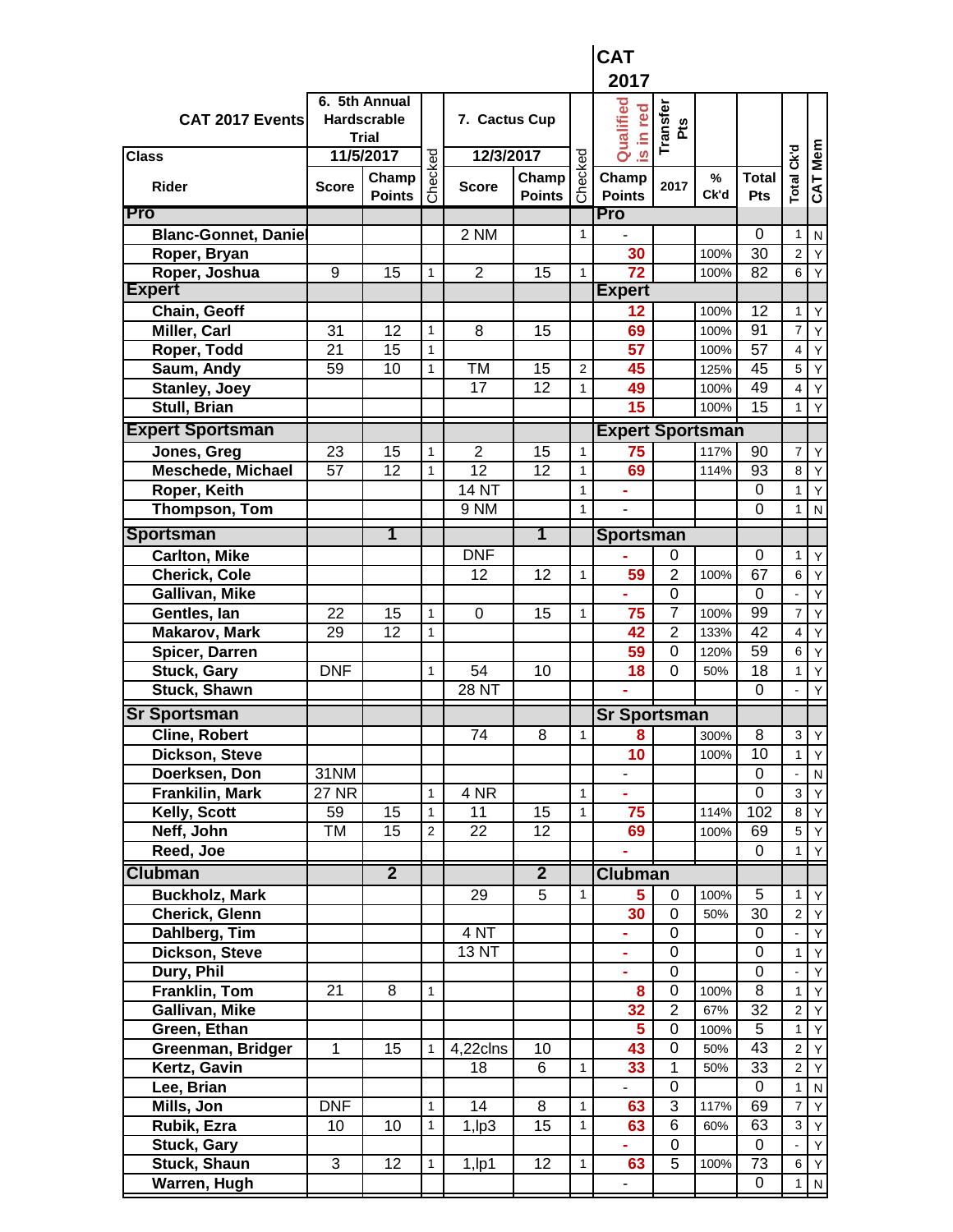|                             |                |                                                     |              |                      |                        |       | <b>CAT</b>             |                        |              |                     |                         |                |
|-----------------------------|----------------|-----------------------------------------------------|--------------|----------------------|------------------------|-------|------------------------|------------------------|--------------|---------------------|-------------------------|----------------|
|                             |                |                                                     |              |                      |                        |       | 2017                   |                        |              |                     |                         |                |
| CAT 2017 Events             |                | 6. 5th Annual<br><b>Hardscrable</b><br><b>Trial</b> |              | 7. Cactus Cup        |                        |       | Qualified<br>is in red | Transfer<br><b>Pts</b> |              |                     |                         |                |
| <b>Class</b>                |                | 11/5/2017                                           |              | 12/3/2017            |                        | ecked |                        |                        |              |                     |                         |                |
| <b>Rider</b>                | <b>Score</b>   | Champ<br><b>Points</b>                              | Checked      | <b>Score</b>         | Champ<br><b>Points</b> | င်    | Champ<br><b>Points</b> | 2017                   | $\%$<br>Ck'd | <b>Total</b><br>Pts | Total Ck'd              | <b>CAT Mem</b> |
| <b>Sr Clubman</b>           |                |                                                     |              |                      |                        |       | <b>Sr Clubman</b>      |                        |              |                     |                         |                |
| <b>Altnow, Scott</b>        | 21             | 8                                                   | $\mathbf{1}$ |                      |                        |       | 8                      |                        | 100%         | 8                   | $\mathbf{1}$            | Y              |
| <b>Bronson, David</b>       |                |                                                     |              | 3                    | 15                     |       | 57                     |                        | 75%          | 57                  | 3                       | Υ              |
| Cherick, Glenn              |                |                                                     |              | 35                   | 6                      |       | 14                     |                        | 0%           | 14                  |                         | Υ              |
| <b>Elrod, Dwayne</b>        | 15             | 10                                                  | $\mathbf{1}$ | 22                   | 10                     | 1     | 53                     |                        | 117%         | 59                  | $\overline{7}$          | Υ              |
| Folwell, Randi              |                |                                                     |              |                      |                        |       | 4                      |                        | 100%         | 4                   | 1                       | Y              |
| <b>Folwell, Tom</b>         |                |                                                     |              | 36                   | 5                      | 1     | 24                     |                        | 100%         | 24                  | $\overline{4}$          | Y              |
| Gaddy, Jeff                 |                |                                                     |              | <b>14 NR</b>         |                        | 1     |                        |                        |              | $\Omega$            | $\mathbf{1}$            | Υ              |
| Palmer, Rich                | 35             | 5                                                   | $\mathbf{1}$ |                      |                        |       | 26                     |                        | 100%         | 26                  | $\overline{\mathbf{4}}$ | Υ              |
| Pennington, Lee             | 3              | 15                                                  | $\mathbf{1}$ | $\overline{7}$       | 12                     | 1     | 69                     |                        | 100%         | 81                  | 6                       | Υ              |
| Plunket, Jim                |                |                                                     |              | 46                   | $\overline{4}$         | 1     | 4                      |                        | 100%         | 4                   | $\mathbf{1}$            | Υ              |
| Reed, Joe                   |                |                                                     |              |                      |                        |       | 20                     |                        | 50%          | 20                  | 1                       | Υ              |
| Reese, Robert               | 25             | 6                                                   | $\mathbf{1}$ | $\overline{23}$      | 8                      |       | 53                     |                        | 100%         | 59                  | $\,6$                   | Y              |
| Saum, Carolyn               | 14             | 12                                                  | $\mathbf{1}$ | <b>TM</b>            | 15                     | 2     | 45                     |                        | 125%         | 45                  | 5                       | Y              |
| <b>Novice</b>               |                | 1                                                   |              |                      | 1                      |       | <b>Novice</b>          |                        |              |                     |                         |                |
| <b>Altnow, Scott</b>        |                |                                                     |              |                      |                        |       | 3                      | 0                      | 0%           | 3                   |                         | Υ              |
| Beers, Greg                 |                |                                                     |              |                      |                        |       | 6                      |                        | 0%           | 6                   |                         | Υ              |
| Berger, Chris               |                |                                                     |              |                      |                        |       | 18                     | 1                      | 50%          | 18                  | $\mathbf{1}$            | Υ              |
| Berger, Todd                |                |                                                     |              |                      |                        |       | 20                     | 1                      | 67%          | 20                  | $\overline{2}$          | Υ              |
| Brown, Dylan                | $\overline{2}$ | 15                                                  | 1            | 10                   | 15                     | 1     | 52                     |                        | 50%          | 52                  | $\overline{c}$          | Υ              |
| Chain, Laura                |                |                                                     |              |                      |                        |       | 3                      | 0                      | 0%           | 3                   | $\blacksquare$          | Y              |
| <b>Cummins, Gary</b>        | 24             | 12                                                  | $\mathbf{1}$ |                      |                        |       | 55                     | 1                      | 117%         | 59                  | $\overline{7}$          | Υ              |
| Dahlberg, Tim               | 26             | 10                                                  | $\mathbf{1}$ |                      |                        |       | 64                     | 9                      | 80%          | 64                  | $\overline{\mathbf{4}}$ | Υ              |
| Domokos, Nikolas            |                |                                                     |              |                      |                        |       | 20                     | 1                      | 100%         | 20                  | $\overline{2}$          | Υ              |
| <b>McGowan, Nick</b>        |                |                                                     |              |                      |                        |       | 23                     | 3                      | 0%           | 23                  | ä,                      | Υ              |
| Parsons, Jeff               |                |                                                     |              | <b>14 NM</b>         |                        | 1     |                        |                        |              | 0                   | $\mathbf{1}$            | ${\sf N}$      |
| Pelham, Dan                 |                |                                                     |              |                      |                        |       | 33                     | 0                      | 100%         | $\overline{33}$     | 5                       | Y              |
| Rubik, Ezra                 |                |                                                     |              |                      |                        |       | 30                     | 5                      | 100%         | 30                  | $\mathbf 2$             | Y              |
| Scott, Matt                 |                |                                                     |              |                      |                        |       | 8                      |                        | 0%           | 8                   |                         | Y              |
| Stuck, Jason                |                |                                                     |              |                      |                        |       | 4                      | $\mathbf 0$            | $0\%$        | 4                   |                         | Y              |
| <b>Tidball, Matt</b>        |                |                                                     |              |                      |                        |       |                        |                        |              | 0                   |                         | ${\sf N}$      |
| <b>Tidball, Noah</b>        |                |                                                     |              |                      |                        |       |                        |                        |              | $\mathbf 0$         |                         | N              |
| Weisman, Jonathan           |                |                                                     |              |                      |                        |       |                        |                        |              | 0                   |                         | N              |
| <b>Sr Novice</b>            |                |                                                     |              |                      |                        |       | <b>Sr Novice</b>       |                        |              |                     |                         |                |
| <b>Altnow, Andrew Scot</b>  |                |                                                     |              |                      |                        |       | 10                     |                        | 100%         | 10                  | 1                       | Υ              |
| <b>Billingston, Clayton</b> |                |                                                     |              |                      |                        |       | 21                     |                        | 200%         | 21                  | $\overline{4}$          | Y              |
| <b>Bowsher, Tim</b>         |                |                                                     |              |                      |                        |       | 29                     |                        | 100%         | 29                  | $\overline{\mathbf{4}}$ | Υ              |
| <b>Buckholz, Mark</b>       |                |                                                     |              |                      |                        |       | ÷,                     |                        |              | $\pmb{0}$           | 1                       | Υ              |
| Dobberphul, Fred            |                |                                                     |              | $21,2-1s$            | 8                      | 1     | 47                     |                        | 100%         | 47                  | $\overline{\mathbf{4}}$ | Y              |
| Hagee, Warren               | 16             | 12                                                  | $\mathbf{1}$ | 16                   | 15                     | 1     | 63                     |                        | 100%         | 73                  | 6                       | Y              |
| Johnsen, Vince              |                |                                                     |              |                      |                        |       | 8                      |                        | $0\%$        | 8                   |                         | Υ              |
| Klein, Dan                  |                |                                                     |              |                      |                        |       |                        |                        |              | 0                   | $\mathbf{1}$            | Y              |
| <b>Mueller, Stephen</b>     |                |                                                     |              |                      |                        |       |                        |                        |              | $\mathbf 0$         |                         | N              |
| Roper, Vonda                | 4              | 15                                                  | $\mathbf{1}$ | $\overline{2}1,3-1s$ | 10                     |       | 70                     |                        | 83%          | 80                  | 5                       | Y              |
| Steelman, Tim               | 18             | 10                                                  | 1            | 18                   | 12                     | 1     | 55                     |                        | 67%          | 63                  | 4                       | Y              |
| <b>Twin Shock</b>           |                |                                                     |              |                      |                        |       |                        |                        |              |                     |                         |                |
|                             |                |                                                     |              |                      |                        |       | <b>Twin Shock</b>      |                        |              | 30                  |                         |                |
| <b>Bronson, David</b>       |                |                                                     |              |                      |                        |       | 30                     |                        | 50%          |                     | 1                       | Υ              |
| Osborn, Mike                |                |                                                     |              |                      |                        |       |                        |                        |              | 0                   |                         | N              |
| <b>Stanley, Robert</b>      |                |                                                     |              |                      |                        |       | 15                     |                        | 100%         | 15                  | 1                       | Y              |